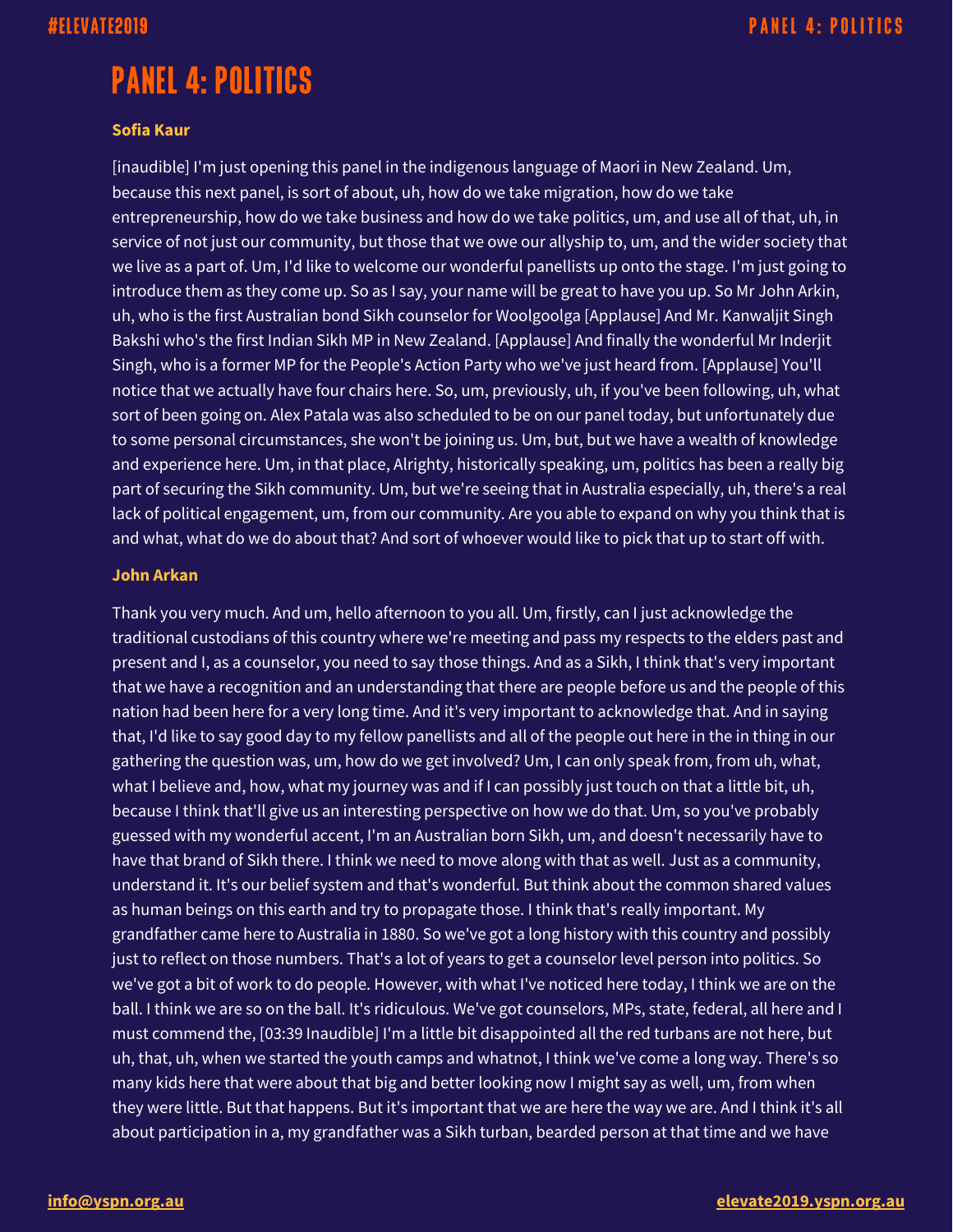this unbelievable thought in our minds that we can't achieve anything without [04:13 Inaudible] our values, I think we need to think about that. And I think in my life it's been one hell of a wonderful thing that I am the way that I am. I think people respect who you are and how you are, and then they will vote for you if we're pretending to be something else, people won't vote for you because people are very clever. Remember the people put you there. And that's where that word saver comes into. Um, you know, as soon as we start thinking, oh, we're part of the government where a counselor, where a MP, I think you lost the plot. You have to remember always cause Babananik said. And if you think about his history and we think about that role model of our Guruji's, if we just follow that he didn't stay in a good [04:58 Inaudible] or one spot, he grabbed a mate of his that played a wonderful instrument who happened to be a Muslim and went out and sat out outside of what was a tradition. So don't be afraid. I think we are built with Gargi Gullah, we are built us of me, we have all of the things that it takes. If we acknowledge that and that's also a thing that we need to do, I better hurry up, you're looking at me really strange like, but in particular I do like to mention that background. So 1880 till now I've been elected to council, this is my third term as an elected representative. I have ambitions to be with your assistance to go further with that and I think we have to work together on that. I remember on my second term as elections really hard to get people to man the booths where you are and somebody found out, and I must say the Indian concept of parliament or elections is way different to hear somebody found out and phoned Brisbane and these three cars turned up at six o'clock in the morning with 15-20 boys and ladies and girls [06:02 inaudible] And so that was huge. So there's a, there's a resource here, so let's stick together on that. And whoever or one of us or whoever wants to aspire to be a politician, there's a young guy that was sitting at the front, that young man there, he's telling me he wants to be a counselor. So that's really good. He speaks wonderfully so that you've got a whole pile of people here that will run with you and help you out. It's really important to have the support of people just in regards to we'll google, if I quickly reflect their, we'll Google the home of the first Sikh temple in Australia in 1968 and think about the timeline there as well. 1880, 1968 it takes a long time to do things. However, with the Sikhs there, there's 74,000 people in our electorate Sikhs probably only 4,000 but just think about these figures. The Sikhs own 95% of the farming land. The Sikhs contribute one, at this particular point in time, more than a billion dollars at their farm gate in the farm industry. So what I'm getting at, we're not, we're not blowings or fresh off the boat or all those other terms. We are an integral part of this nation and it's very important that we then become part of parliament. It's not something that might happen. It's we've got to make it happen and it'll happen easily because we've got all the goods. If you think about marketing, there's a couple of girls here that are really well spoken, it is all about marketing. The Gurujis good have given us so much. We stick out like you know, we're not here, we don't, but if you walk around with the guys that are, the Gurujis are very clever than the Shans obvious here. You know, we walk around when I walk into the local government, when I walk into state parliament and whatnot, people turn around and that's it, it's all about that attraction and if you've got some goods to give them, which we have remembered the common values of humanity, it's a little touchy. My wife said not to speak about this. We've got to move away a little bit with the word Sikh and I don't mean put it away,It's very important. However, we just need to be good humans and again, reflect on Bob Mononoke. Bob Mononoke didn't push committees and dress up in a particular way or anything like that and Bob Mononoke was all about humanity and if you take in humanity to the councils or to wherever you're heading, you can't go wrong. There is no wrongness there. You try your best and I've got some wonderful people that are going to speak if I ever give them the microphone. Alrighty, geez politicians love to be in charge. Look just the very, very quickly, then I'm finished that we grew up in war Gaga. I'm a family of six. My father died when I was three and this is really important as

### **[info@yspn.org.au](mailto:info@yspn.org.au) [elevate2019.yspn.org.au](https://elevate2019.yspn.org.au/)**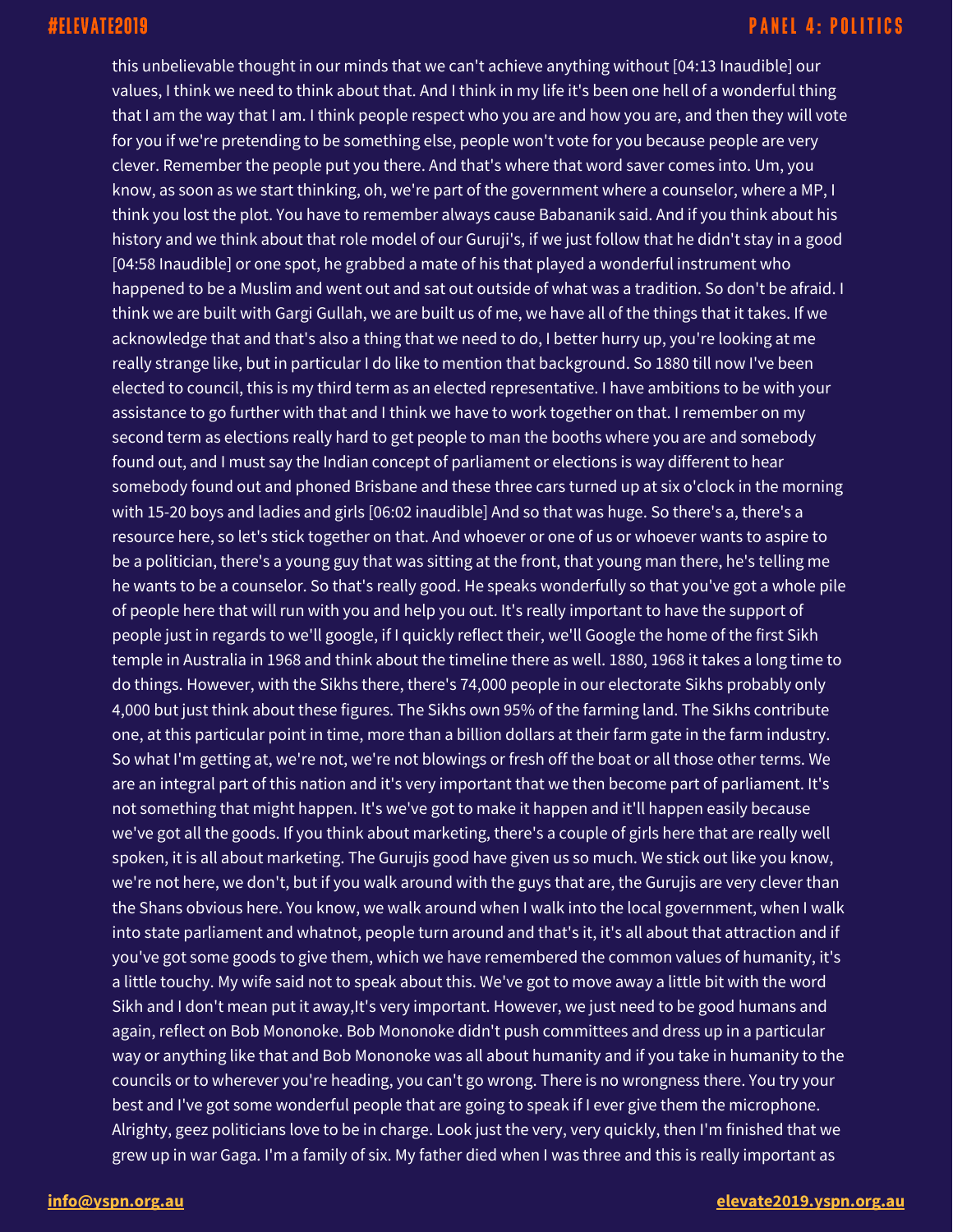well. I would, I have a passion to have female, the lady, the gender in local governments and state and federal. We are lacking in the world picture not, not just the Indians. The Aussies are lacking, we are still fiddling and I want to say that other word. We are mucking around trying to work out whether a female has any ability at all. Apparently you have to dress a particular way to be in parliament. What a ridiculous thought and Bob Mononoke said, you all know that took care about how wonderful our women are. And I say our as in part of creation, not ours in position. We need to move away and let the women run if they want to run and that will in this particular part of history in the world, it's the time fellows to step back, let the girls come forward, let the ladies do what they want to do. So have a think about that because I have a passion and a wish. I want to see our Sikh girls. I've spoken to a few people here, lady you speak magnificent. You should run for council. I forgot your name. If you can speak like that and the way you look and the way you present yourself run for council because if you're getting to council then you put your hand up for the next one and you keep going. So Dad died when I was three. We all grew up there. We're all locals. We all been there and Sikhs only 4, 5,000 out of 70 whatever it was. I'd been elected looking like this three times. I was deputy mayor the second election, I actually won the election for the mayor, but on the preference system I lost by 102 I learned about doing preferences really quickly and I'm happy to help anybody here. There's a system, you've got to learn how to play the system. That's just cleverness. There was a gentleman early in the part a, I think it was on the first panel who said Sikhs make smart decisions. That's very true, but we also take opportunities, so if you see an opportunity, don't go [10:39 inaudible] Babanani didn't [10:42 Inaudible] I'll just wait for a little while, then I'll go and sit out. Then I'll choose for the unknown that that didn't happen. But Martha Mother Yeti, the Horny horny year, it happens. So don't, don't worry about that. Sorry if I spoke Punjabi, but let it, let it happen. Go with the flow. Keep trying, don't stop, and we'll put this Mike over here.

[Applause]

### **Kanwaljit Singh Bakshi**

[Inaudible] and I would like to acknowledge John and Injerdit Singh as my panellist and Sofia from New Zealand who is the moderator for this session. Uh, one thing I would like to clarify that once you give a microphone to a politician, it's very hard to take away. So that's what has happened. So I'll keep it brief, but definitely it is a time for have uh, what John said that uh, move away from Sikh word. I agree and disagree. I agree that uh, you have to represent the wider community. You just can't represent the Sikhs in any, any level of government. But definitely as Injerdit the said that we are minority of the minorities but we stand outstandingly. We stand out that we are the leaders. Wherever you see in the world, most of the places we will find the Sikhs are the first one to be elected as a representative, whether it is Singapore, whether it is New Zealand, whether it is Canada, America, you have seen so many Sikhs in the front line and the challenges, we have seen that from time to time that how we are going to project ourselves. That is one thing we have to understand. And today I met a couple of people who are very keen on getting into the politics. My suggestion to them is that first of all, getting into parliament, you need a platform and that is a political party. Join a major political party. That's my view. I know John doesn't agree to that, but my view is that to get into parliament, you can't do it independently right now, you need to have a platform whether is liberal or labour, but before going to any political party, make sure that party aligns to your beliefs. If you don't align together, you won't achieve anything. So if you are a firm believer that liberal is the right party for you, go for liberals. If you believe that Labour party is the right party, go for the Labour Party and I would love to see soon a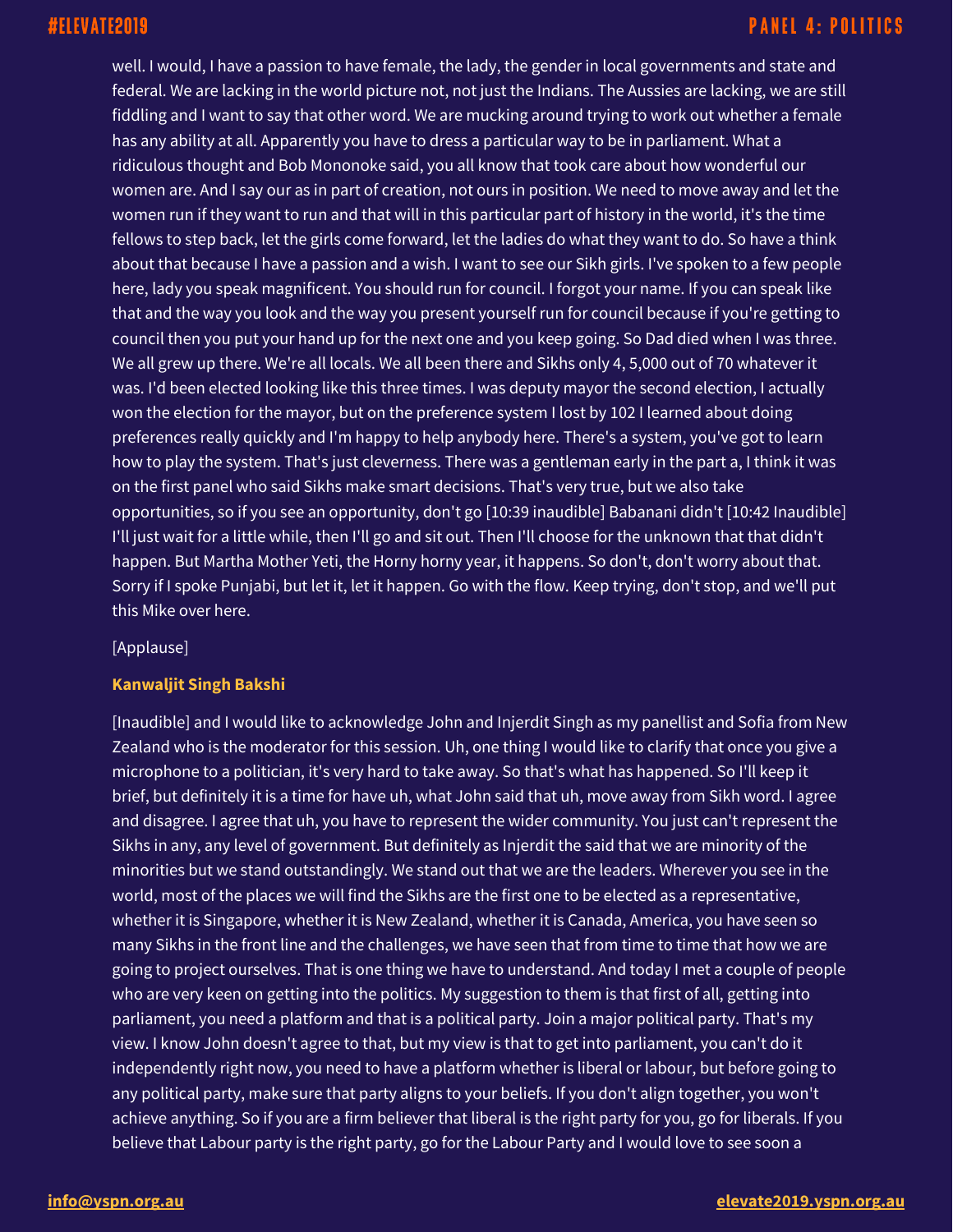representation of our people in parliament. That's what I have been doing for last seven or eight years. I have come many times to Australia to encourage that we should get into parliament over here. It is the right time. We have got the numbers, we have the right cause why we want to be in parliament. Is a, I don't know when the first Indian arrived in Australia, but it was 1890 when the first Sikh arrived from Australia to New Zealand. Two brothers came in, a foreman Singh Gill was the one who arrived in, uh, New Zealand in 1890 from 1890 till I came in 2001. There was no representation of any Indian or any Sikh. We were there for last 120 years, but nobody was representing truly us in the parliament. And I joined a political party and started lobbying that we should have a representation in parliament and we could not find a candidate. It took a while before I put up my hand because I was offered that position a couple of times that why don't you get into parliament as the representative. And I totally agreed that, uh, you need to understand what is the requirement and how the culture works. But it took me eight years before I put up my hand because I wanted to build that foundation for myself and the community and that's how I got into parliament. I think there are a number of issues which I'll be talking about later at the dinner and I just don't want to repeat the same things, but I want to keep some of those things for that time. I would like to pass upon to Injerdit Singh.

### **Inderjit Singh**

Thank you, really interesting to hear that perspective. I have a bit of a different slant to it or how we can surf and you know, get into politics because middle in Singapore, I mentioned earlier that I did not ask, I did not put up my hand and, but I was asked to, to join and why was I asked and why was Harvinda asked, why is everyone else asked now in our ruling parties? Because I think, no, I would encourage each one of you to excel in what you do. Stand up, be with the best in your career. You, you'll be the best lawyer that you are. Be The best entrepreneur and be the best in whatever you do. And once you can be very successful in your career, you know, and uh, I think, you know, that's one thing that will make it easier for you to be spotted even when you decide to put up your hand. Uh, so the other thing is of course you know, you must have the capacity and the ability, but you also must have the desire and that's why putting up a hand comes in that, you know, you must serve, go in with a spirit of wanting to serve and, and, and don't, don't be shy. I think three we hear, we heard from many people including other respected politicians here in Australia and New Zealand is that, you know, that uh, was 19, 18 fifth, uh, in the 18 hundreds till now it was no different in Singapore. Our first Sikh, they arrive in Singapore in 1850 something and the first Sikh MP in Singapore was in 1991 when Harvinda came in. So it will be also, we took that much of time. I think we spent a lot of time, uh, in worrying about whether we are going to be accepted or whether I think now we have enough examples around the world to show that we can do it. So therefore you also must have the desire to come and come forward and do what you can to serve our community and serve society at large. So you have the capacity. Please come forward and show the desire and I think, you know, you'll do a good job.

### **Sofia Kaur**

Okay, great. Thank you. I'm just conscious of time and I'd really like to give the audience an opportunity to engage directly with you in question and answer. Um, so if our wonderful, um, mike holders could, could go around, are there any questions from the audience around, um, how we sort of take our migration out, business entrepreneurship and to our political future?

### **Audience member**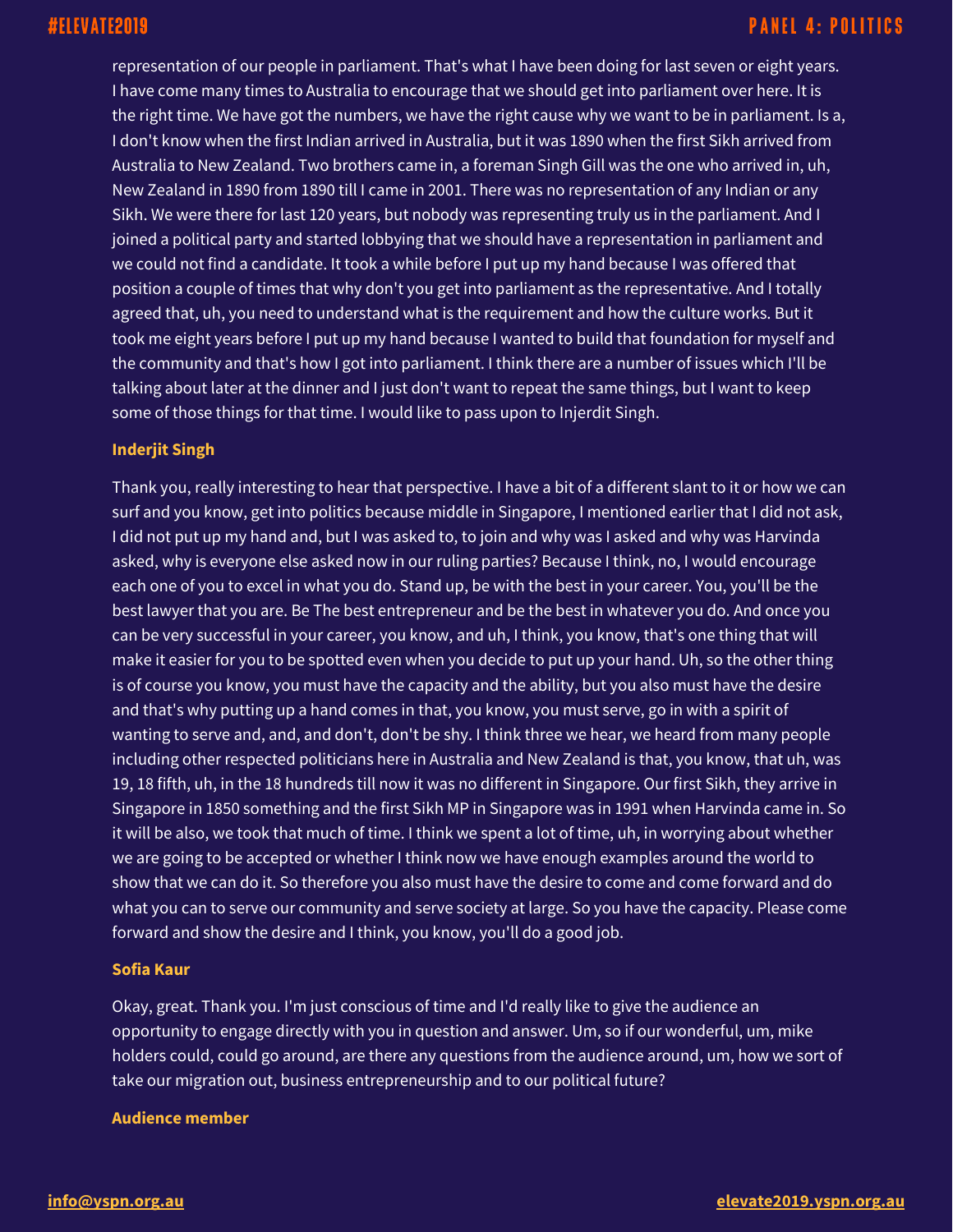I'm just coming from a male perspective here. Um, a lot of people from India or backgrounds from India, Sikh boys come here, they cut their hair and Turban uh, they get rid of it. Um, what are the Australian government doing to recognize the turban in the wider community? Uh, especially in schools. Um, and what have they done in New Zealand in your tenure and in Singapore as well. So cause I know Singapore is quite advanced in multiculturalism. Um, but when I was growing up, I saw a lot of, you know, um, pushback from even my PE teachers, you know, they used to say, oh, we've got a swimming carnival. Um, how are you going to tie your hair? You know, what, what are you going to do? Um, so is there any kind of, um, things or, um, areas that you think, you know, uh, advancing in Australia? Uh, compared to the, like the Singaporeans?

### **John Arkan**

I'm happy to answer that again, from what I'm saying. I grew up like this, put my hand up and walked into council. Um, I think it's a mindset even though, uh, there are many atrocities in the world we're not the only Punjabis or the only group of human beings that have atrocities or hardships. What, what, uh, I'm speaking of in regards to moving away from that Sikh thing, concept is not, we're never going to move away from that cause we're Sikhs, however, it's in Australian's, political history, in Australians history in the world, we are entering a new era and I respectfully acknowledge of course there's going to be parties there are not talking about that at all. I'm talking about being so unique and so understanding what the people are looking for. For example, what's happening with the banks and, and energy and all the rest of the things that are going on in Australia now in the world. That trust concept is leaving. So really I think this display gives you a unique marketing tool. It gives you a history of fighting and for values that are common to human beings. I think how many Victoria crosses have been earned and anywhere in the world Sikhs wherever they participate with or without. I particularly don't need to focus. I mean, if you can keep your guests, this is also a part of God's wish. If you like that, don't use that as a, uh, look at me and you know, I've been battled and there's a word bullying earlier here. You know, all of those things happen. We need to acknowledge them, but our mission has to be bigger than that. And guess what our mission is, it's not what we're going to say, but [20:42 Inaudible] mission was [20:43 Inaudible] That's where we're heading, we're not heading into parties, not heading into segregation. You know, when the history in, in federation in 1900 this is white Australian policy, you know all about that sort of stuff. Just think when, that was just the other day and we had one brief quote here and some other people talking about the history of the elderly people that were here in early [21:03 Inaudible] think about what they were doing in the hardships that they went onto. We've, we get off the plane nowadays, we've got a Goldwater to go to. We have a job to go to. What are our hardships? You know, we haven't got any hardships. What we need to do is not focus. There was a child in Melbourne that was focusing about bullying in a Catholic school. If you use those English words, and I'm not very good at them, but my God, what were you doing in that Catholic school? That's, that's a really strange philosophy that only children that go in a Catholic private school are going to be smart. This is Australia. We're speaking about. We're going to build the nation because our, our concept is [21:40 Inaudible] We need to move. So what I'm getting at is don't focus too much on our shortcomings. We've got lots of them and I think there's a beautiful, there's a, there's a line in our scriptures that speak, don't worry about your shortcomings. We're not perfect. However, keep going because we're looking for the father of all. And I hope that answers your question.

### **Kanwaljit Singh Bakshi**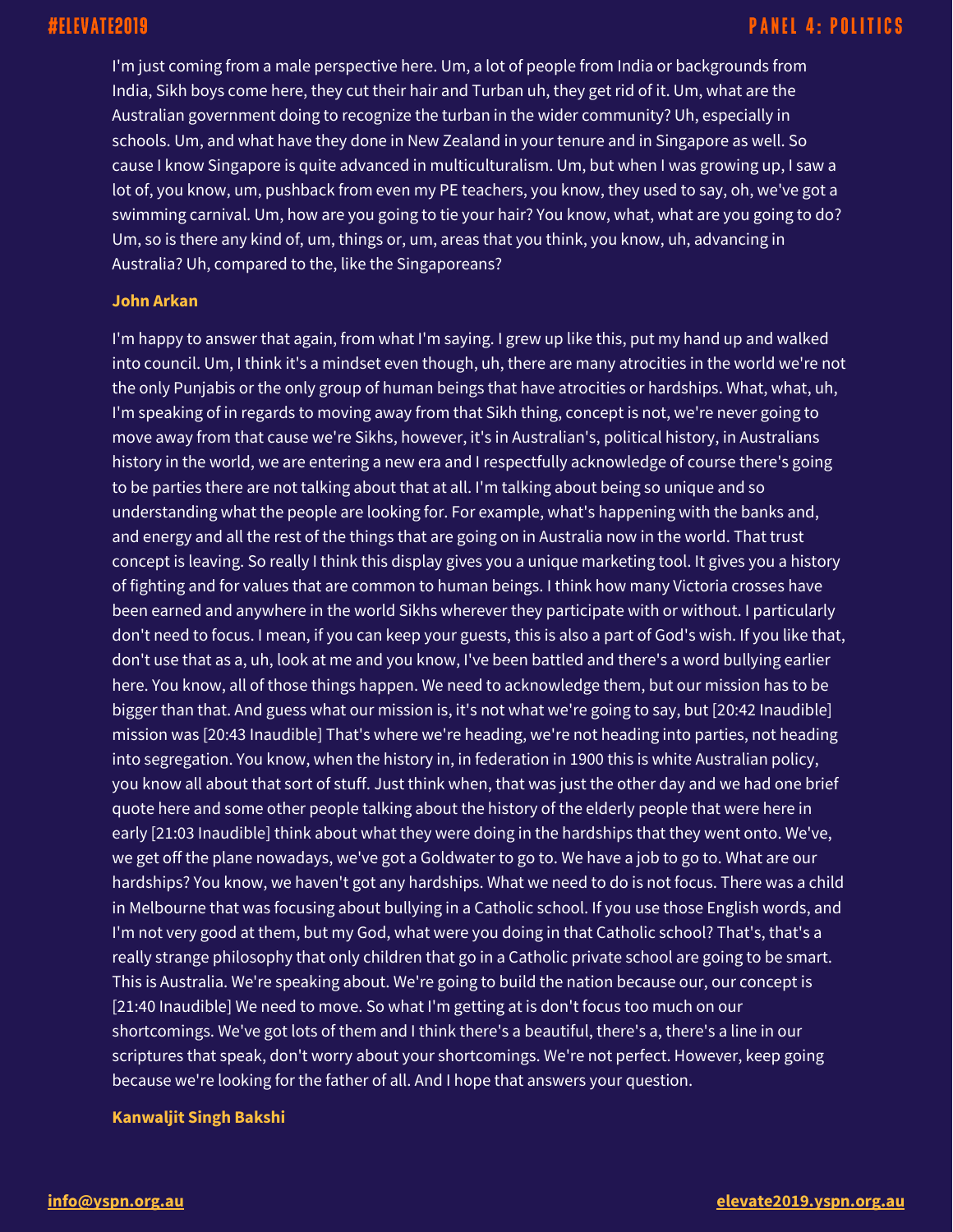I think there is a not much, uh, of that concern in New Zealand. Uh, the turbans are accepted in the schools. And uh, initially when I came in 2001, they were a little bit of a resistance for Kara only. So the PE teachers normally used to object that somebody might get hurt because of this, uh, Kara. And uh, then later on we went to the schools. We explained how the things are, why it is important for us. And eventually now it is more or less acceptable in all the schools that the Sikhs children will wear a Kara, it's not only the Sikh, but a lot of Hindu children also do wear a Kara. So that's more or less acceptable and one thing we need to keep it in mind that Guru Sahib gave us this identity and we have to be proud of it. Wherever we stand, we should be proud of our heritage, of our religion and of our language, these things are, three things I feel are very important and from my own perspective, uh, when Dr Manmohon Singh became the Prime Minister of India, that was a big boost for us. A lot of people after 911, there are so many challenges. I myself felt at some places where people try to identify me as a Muslim, but that was the time and that's how things were, but ever since Dr Manmohon Singh became the prime minister, we got a big boost and a lot of people came aware of this thing. And when I went to the New Zealand Parliament, again same thing happened in New Zealand. People became more aware of the Sikhism. When I gave my first made in speech in the parliament, I recited a Shabbat from Guru Granth Sahib of uh, Guru [24:01 Inaudible] which explained how he wanted to see the town, how it should be, and I said that in my speech that that's how I would like to see New Zealand as well. So the awareness with my presence in parliament with a turban makes lot of difference. Lots of people have become aware of it. Talking about South Island, a lot of people, the farming community over there, they had never seen a Sikh man, like a Sikh man how they look like. And I remember going to some of the meetings of the party in South Island. People used to ask me about the religion and it used to take some time to explain what it is. So I think we are proud of it. And we should be proud of it and we should remain proud of it.

### **Inderjit Singh**

Just, two things to add to this is that uh, first is, um, in Singapore you asked, we are very fortunate that uh, the government understand sympathizes with us, but it's not been an easy, uh, thing for us to keep. Uh, after September 11 and after some of the Muslims got more conservative in Singapore, they wanted their daughters to stop wearing the [25:11 Inaudible] to schools. And so the Muslim community pointed to the Sikh, if you allow the sick boys to wear a turban, why don't you allow us to do it? And uh, now we want to say that these are religion and so therefore we should be allowed. The Muslim will say is also my religion and therefore I should be allowed, my girls should be allowed to wear. So that was not an argument that government hang on to. We have to than one person for helping us to still be able to keep our turban, ride our motorcycles with the turban without helmet is Winston Churchill in the parliament speech, he fought to allow Sikhs, British Sikhs to keep the turban while they're riding the motorcycle. So the government in Singapore until today points to the British tradition that we don't want to change and therefore we allow the Sikhs and the British did not allow it too long. And so what I'm saying is not easy balance for us to keep even in Singapore. I mentioned about the care plan issues just now also, you know as we go ahead, people forget and don't. If they don't know who you are, they will not understand your practices and then you can get into, into trouble. So therefore the second point is that don't wait for you to have an MP in parliament or, a minister in parliament to do it. The community leaders, all of us as community leaders, we need to spend a lot of time engaging the political leaders, the government officials to tell them who we are, and in Singapore, the community leaders have taken various opportunities. In 1999 during the 300 anniversary of the Khalsa, we all got together and we organized it in a very grand manner. 18 events in one year. We invited the prime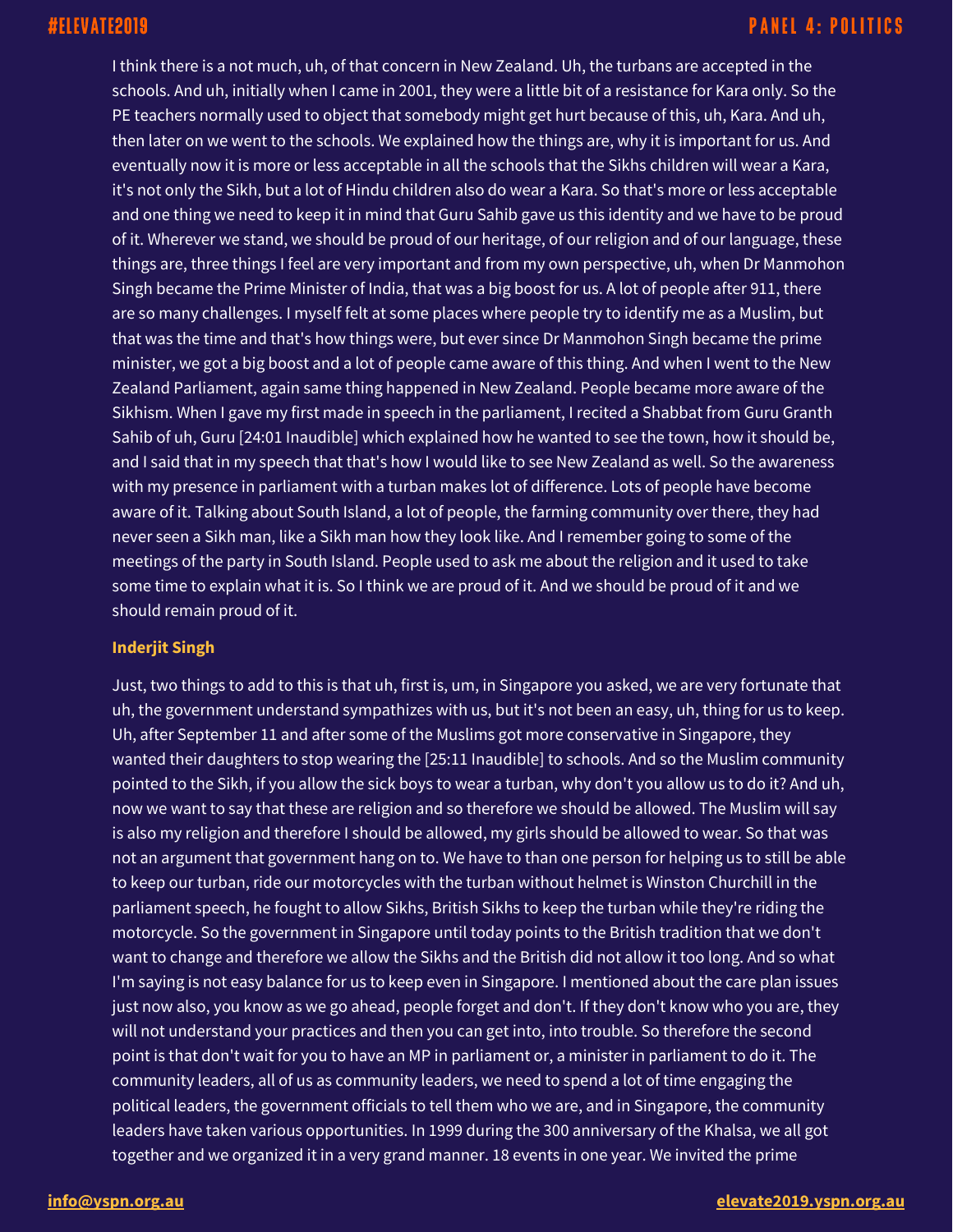minister, the president, the speaker of parliament and ministers and so on. The idea was not just to make us feel good, is to show who we are, the rest of the communities this year find them 50th anniversary of, of, of, of Guru Nanak Dev ji's birthday, we have also former national committee among the Sikh community leaders. And we want to do the same. We want to invest time projecting ourselves. So as community leaders, don't wait for our politician. We also must invest in this kind of time and effort so that, you know, the government recognizes who we are and Punjabi recognition, I mentioned the community leaders in Singapore did it first. I did not do it. I got full recognition for them. But the community leaders in, uh, did it with, uh, without a MP in parliament. So we still can do many things even before you have an MP.

### **John Arkan**

So can I just add a little bit of a good way in Australia to do, um, get involved is, and I'm not sure in our township we've been there that long, there have never been any Sikhs on the chambers of commerce. Uh, I'd urge you all, whoever is able, young people get involved in the chambers of commerce. It's not like Indian politics where you, you know, go for a particular group or they, they put you in, you've got to be involved in, in that grassroots level. So Chambers of commerce as a counselor, when we, when we're doing something in our community, the first person or the first group we write to was the chambers of commerce. And then they have a say, we don't know. We don't need to go there as Sikhs, we need to go there as important business people that might have a business and want to be, help to the chambers of commerce. The other things that we need to do and are already happening. We need to be involved in rotary. Again, there was rotary lions, surfs clubs, anything like that, get involved like that so that people are not trying to be, we don't need to go and tell somebody who we are. They can see, they'll go though. There's the guys that are pushing that surfboard. A lot of that's the fellows that were doing the rotary club and then it just becomes a natural, and we've been here we've got the history, we've got the knowledge, we've even got the good looks, but it all works.

### **Sofia Kaur**

Um, can I just ask for closing remarks, um, from, from each of you around politics and Server, so, so how do you incorporate Server into your vision of politics and, and just your closing remarks around that as we move into the next session.

### **John Arkan**

Yeah, that's a, that's a really big question because sya is really important. No let her cry. Um, there is, if you're going to put your hand up for government, don't go there thinking that I am an MP or whatever. You lost the plot. You have to go there with I'm going to do server and the server could be attending high schools and speaking as a counselor and talking about turbans. It could be a number of items there. Sya makes it work if you go there. Otherwise, you know that battle that we all speak about. It's not the battle out there in the field. It's the battle with the ego and all the other bits and pieces. You all understand that and we've got the tools for that. [29:39 Inaudible] helps you in that little battle that we're having in and it doesn't matter what you look like, you play that battle on a personal, on a personal level, and you present yourself as a human being, fighting for the values of a better country, a better town, a better school, not segregated or hate the word multicultural. Sorry, I shouldn't say that. I don't hide it, but I do. We need to go there as Australians and we need to go there and be good human beings. If we do that and server means that not just in the Goldwater, that, that that's a good place to learn how to do it and then go and do it somewhere else.

### **[info@yspn.org.au](mailto:info@yspn.org.au) [elevate2019.yspn.org.au](https://elevate2019.yspn.org.au/)**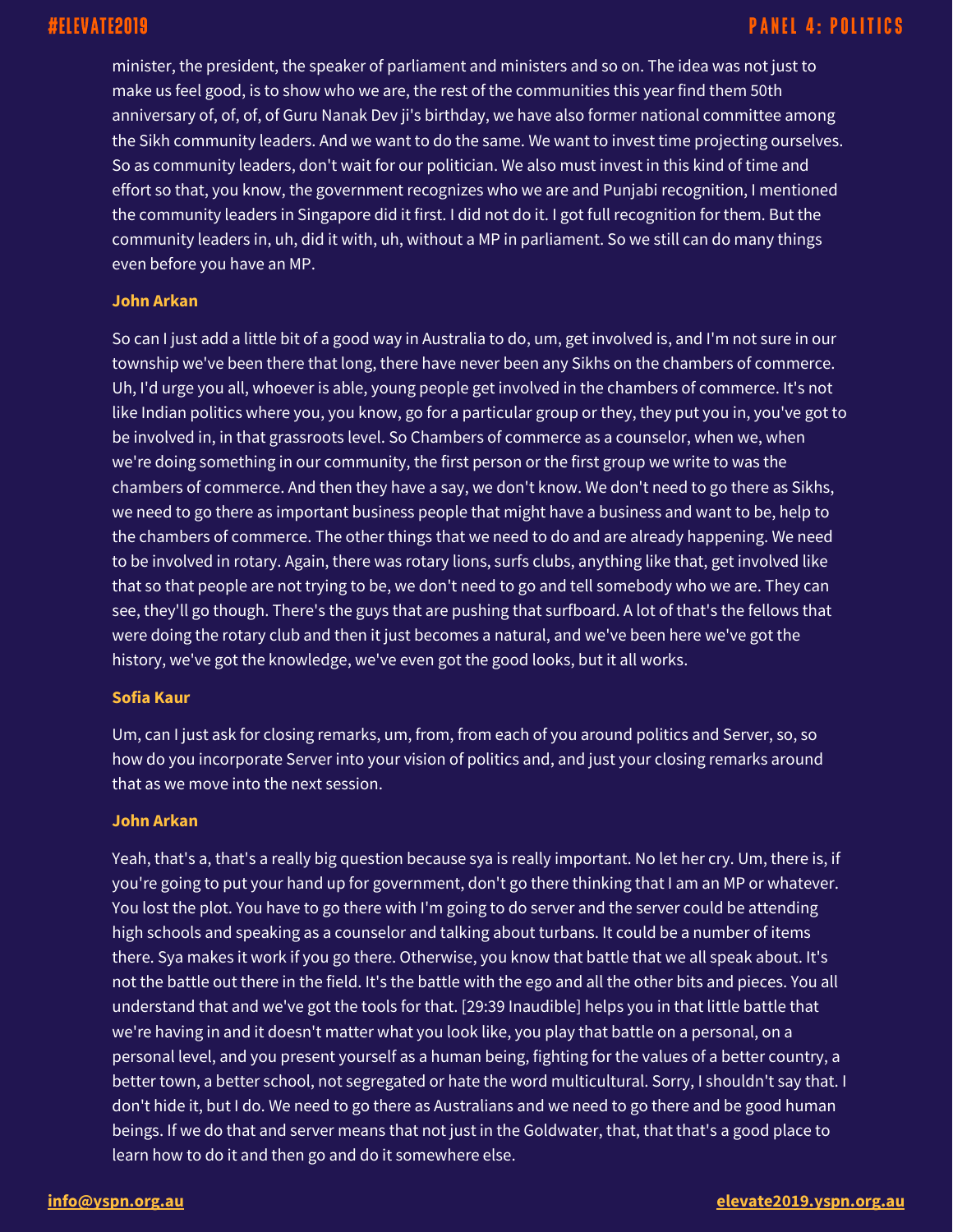### **Kanwaljit Singh Bakshi**

I think I totally agree with John that uh, once you are involved at any level, whether it is counsel level or federal level, you are there for the Sya and sometimes you server can be behind the scene. How you see how the challenges come in. I'll give you an example that a about a year ago there, uh, there was a immigration case. This lady came to me who has been overstated for 29 years in New Zealand and she had tried everything, whatever the uh, lawyers could suggest her. And she spent lots of money to get her status reinstated as a legal person in New Zealand. And for 29 years she had never visited back home to her parents or anyone. And the, in these 29 years, she became the great grandmother also. So she was there all the time trying to get that status where she could become a legal person in New Zealand, and she came to me with the grace of God. I talked to the minister and he agreed to give her the status, what she was asking for and I think that was the night I really felt that I have done something good and that is the saver. That is the opportunity. You can only avail with the position you have. You can only go to the ministers if you have got the access. One thing very good about uh, politicians in Australia, New Zealand, they are very approachable. You can go and talk to them. It's not like India where there is, there are so many barriers before you can go and see them. But over here you can approach your politician at any level. Whenever you see them you can talk to them directly. And that's what I feel that we are very lucky to be politicians in Australia and New Zealand, where we can really do the good saver and that is where the satisfaction comes in and that Gurvani teaches us from time, time. If you correlate everything, you will find an answer in the Gurvani, the what we should be doing, when we become a member of parliament or a counselor. People don't care over here who you are, they just want to see a normal person. We have seen so many times that our ministers are walking on the streets meeting the people where is, If it comes to your head or for example the cricket players or rugby players over here, they are approachable and the players who come from India, it's hardly, you can approach them. Sorry to say that, but they are people from our home country, from our country, but they are not approachable. We are as we are very approachable and we can do the saver, real saver can be done once you are there, whether you are in counselor parliament, you can definitely do it. And I'm very proud that I have helped so many people that uh, they are today legal or whatever the reason they came to see me, I have been able to help them.

### **Inderjit Singh**

Yeah. I, I, in my speech, I talked about, I saw politics as a saver as a public service. So, and I give some example, but you don't in parliament, uh, as an MP in Singapore, uh, maybe only 20% of my work is in parliament. 80% is behind the scenes. We spend our time in our constancy, every weekend, fully every, uh, weekday, most of the weekday nights and then we to in committees. And so there's a lot of hard work away from the family sacrificing a bit of your career also. And uh, and so, so that's so much a hard work. Uh, every week we have a meet the people session where my residents are free to come and see me as an MP. And I see about 50 or 60 of them started about 7:00 PM I finished about 1:00 AM and I'll go back home next day. I have to go back to work. So my point is, there's so much hard work involved in doing this saver, It is because of saver, I could do it. If I had seen it as an ego thing that I'm an MP and I, you know, people are coming to me. I don't think so. I would have lost that 20 years. I did four times as an MP, 20 years and a, and that's actually quite long of hard work. So if it's, if you see the saver, all this hard work will you help people achieve what, they solved your problems, then you know, you're satisfying, but you can pull through because it's saver.

### **Sofia Kaur**